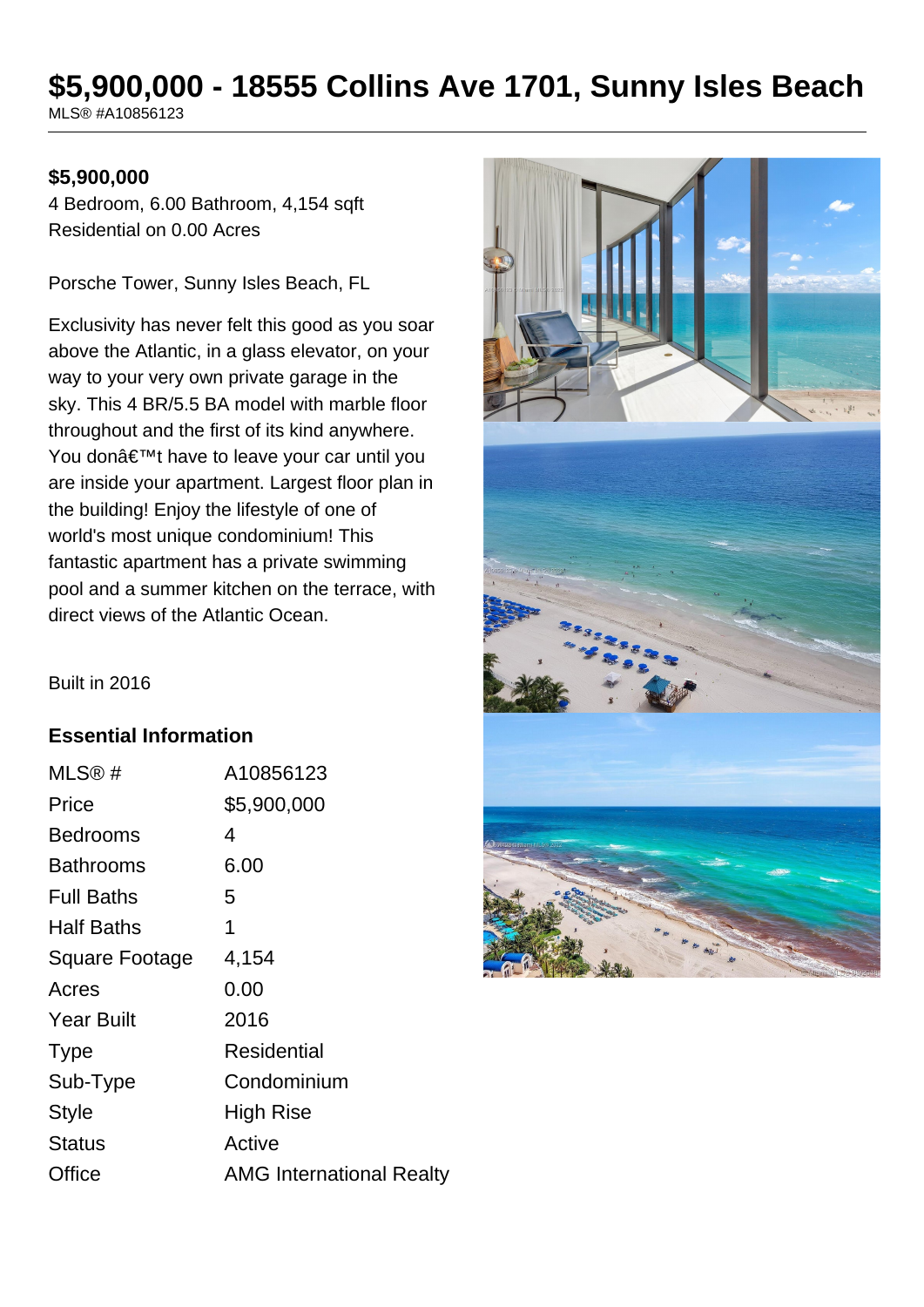# **Community Information**

|                               | $\sim$<br>$\sim$                                                                                                                                 |  |  |
|-------------------------------|--------------------------------------------------------------------------------------------------------------------------------------------------|--|--|
| <b>Additional Information</b> |                                                                                                                                                  |  |  |
| Construction                  | <b>Block</b>                                                                                                                                     |  |  |
| <b>Windows</b>                | <b>Blinds</b>                                                                                                                                    |  |  |
| <b>Exterior Features</b>      | Balcony, Barbecue, Porch                                                                                                                         |  |  |
| <b>Exterior</b>               |                                                                                                                                                  |  |  |
| Fireplace                     | Yes                                                                                                                                              |  |  |
| Cooling                       | <b>Central Air</b>                                                                                                                               |  |  |
| Heating                       | Central                                                                                                                                          |  |  |
|                               | Microwave, Refrigerator, Self Cleaning Oven, Washer                                                                                              |  |  |
| Appliances                    | Dishwasher, Electric Range, Electric Water Heater, Disposal, Ice Maker,                                                                          |  |  |
| Interior                      | Concrete, Marble                                                                                                                                 |  |  |
| <b>Interior</b>               |                                                                                                                                                  |  |  |
| Waterfront                    | Ocean Access, Ocean Front                                                                                                                        |  |  |
| <b>Is Waterfront</b>          | Yes                                                                                                                                              |  |  |
| View                          | Ocean, Water                                                                                                                                     |  |  |
| # of Garages                  | $\overline{2}$                                                                                                                                   |  |  |
| Parking                       | Assigned, Attached, Covered, Garage, Two or More Spaces                                                                                          |  |  |
| <b>Utilities</b>              | Cable Available                                                                                                                                  |  |  |
| Amenities                     | Bike Storage, Business Center, Clubhouse, Community Kitchen, Fitness<br>Center, Hobby Room, Playground, Pool, Sauna, Spa/Hot Tub,<br>Elevator(s) |  |  |
| <b>Amenities</b>              |                                                                                                                                                  |  |  |
| Zip Code                      | 33160                                                                                                                                            |  |  |
| <b>State</b>                  | FL.                                                                                                                                              |  |  |
| County                        | Miami-Dade County                                                                                                                                |  |  |
| City                          | Sunny Isles Beach                                                                                                                                |  |  |
| Subdivision                   | <b>Porsche Tower</b>                                                                                                                             |  |  |
| Area                          | 22                                                                                                                                               |  |  |
| <b>Address</b>                | 18555 Collins Ave 1701                                                                                                                           |  |  |

| Date Listed                   | May 26th, 2020 |
|-------------------------------|----------------|
| Days on Website               | 774            |
| <b>HOA Fees</b>               | 5502           |
| <b>HOA Fees Freq. Monthly</b> |                |

# **Listing Details**